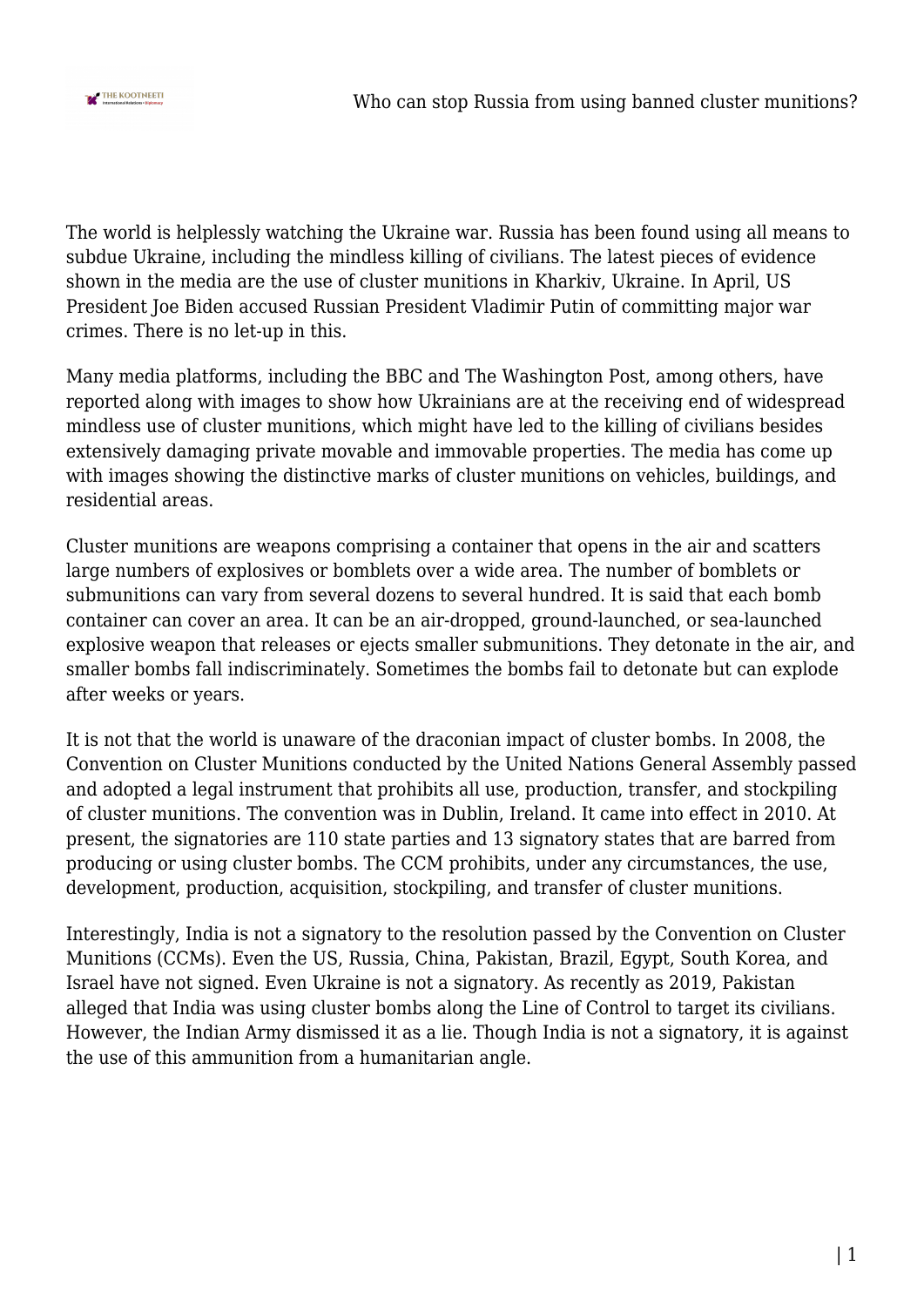



Image source: Reuters

The CCM rules say that a conflict should make a distinction at all times between civilians and combatants. Cluster munitions are considered like exploding bullets, biological weapons, or blinding lasers, among others. These weapons are also prohibited as per international humanitarian law. It is said about 1.5 million cluster munitions, comprising 178 million submunitions, have been destroyed, according to the Cluster Munition Monitor, a global research and monitoring body.

While the signatories to the CCMs have not been found using cluster bombs, America used cluster bombs during the 2003 invasion of Iraq and against Yemen in 2009. According to the Landmine & Cluster Munition Monitor, the United States dropped cluster bombs on Bosnia (1995), Serbia (1999), and Afghanistan (2001-2002) in addition to Iraq. While refusing to end their use, the Trump administration has stated that they are an important military capability. In 2019, the US never bothered to vote on a UN resolution promoting the ban. In 1999, the cluster bombing lasted two days during the NATO attack on Yugoslavia. As many as 14 civilians were killed, while more than double that number were injured. Cluster bombs have caused several thousand casualties in the last six decades.

In the case of India, it has produced cluster munitions delivered by ground-launched